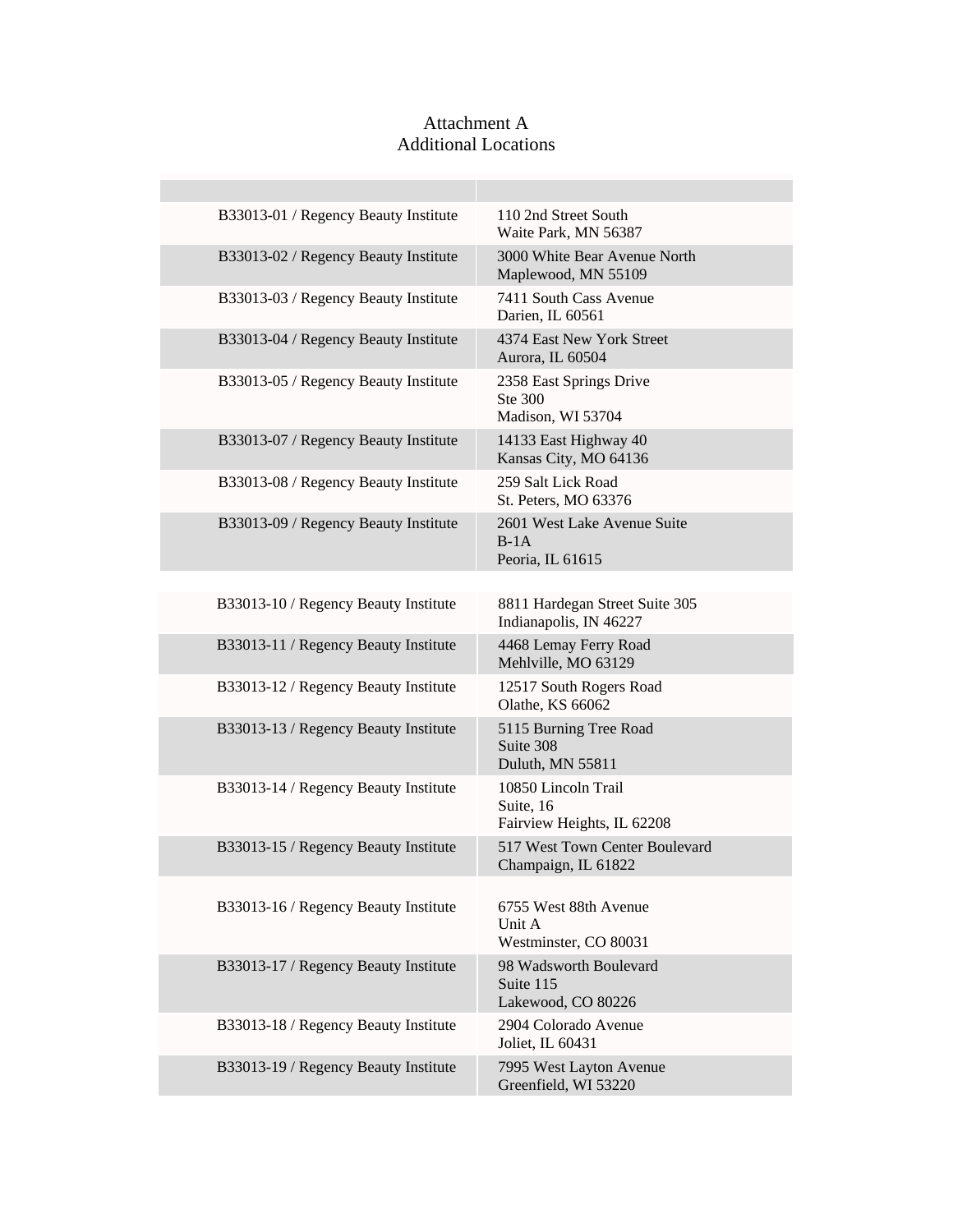| B33013-20 / Regency Beauty Institute | 7225 East Broadway Blvd<br>Suite 170<br>Tucson, AZ 85710                   |
|--------------------------------------|----------------------------------------------------------------------------|
| B33013-21 / Regency Beauty Institute | 8252 Rockville Road Suite D17<br>Indianapolis, IN 46214                    |
| B33013-23 / Regency Beauty Institute | 14350 Buck Hill Road<br>Burnsville, MN 55306                               |
| B33013-24 / Regency Beauty Institute | 11489 Princeton Pike<br>Springdale, OH 45246                               |
| B33013-25 / Regency Beauty Institute | 657 Highgrove Place<br>Rockford, IL 61108                                  |
| B33013-26 / Regency Beauty Institute | 4450 East Gate Boulevard, Space #5<br>Cincinnati, OH 45245                 |
| B33013-27 / Regency Beauty Institute | 1930 SW Wanamaker Road<br>Suite A<br>Topeka, KS 66604                      |
| B33013-29 / Regency Beauty Institute | 5968 Fairmont Parkway<br>Suite A<br>Pasadena, TX 77505                     |
| B33013-30 / Regency Beauty Institute | 2236 East Harmony Road<br>Fort Collins, CO 80528                           |
| B33013-31 / Regency Beauty Institute | 3583 Alpine Avenue NW<br>Walker, MI 49544                                  |
| B33013-32 / Regency Beauty Institute | 15070 Dix-Toledo Road<br>Southgate, MI 48195                               |
| B33013-33 / Regency Beauty Institute | 4205 Miller Road, Suite C3-7<br>Flint, MI 48507                            |
| B33013-34 / Regency Beauty Institute | 2040 Miamisburg Centerville Road<br>Dayton, OH 45459                       |
| B33013-35 / Regency Beauty Institute | 1912 Buchholzer Boulevard<br>Akron, OH 44310                               |
| B33013-36 / Regency Beauty Institute | 7910 West Thomas Road<br>Suite 105<br>Phoenix, AZ 85033                    |
| B33013-37 / Regency Beauty Institute | 19770 North Freeway<br>Spring, TX 77373                                    |
| B33013-38 / Regency Beauty Institute | 1457 West Southern Avenue, Suite 113<br>Mesa, AZ 85202                     |
| B33013-39 / Regency Beauty Institute | 26508 Lorain Road<br>North Olmsted, OH 44070                               |
| B33013-40 / Regency Beauty Institute | 500 East Ben White Boulevard,<br>Building E, Suite 100<br>Austin, TX 78704 |
| B33013-41 / Regency Beauty Institute | 5383 Mt. View Road<br>Antioch, TN 37013                                    |
| B33013-42 / Regency Beauty Institute | 9101 Kings Parade Boulevard, Suite<br>101<br>Charlotte, NC 28273           |

e<br>S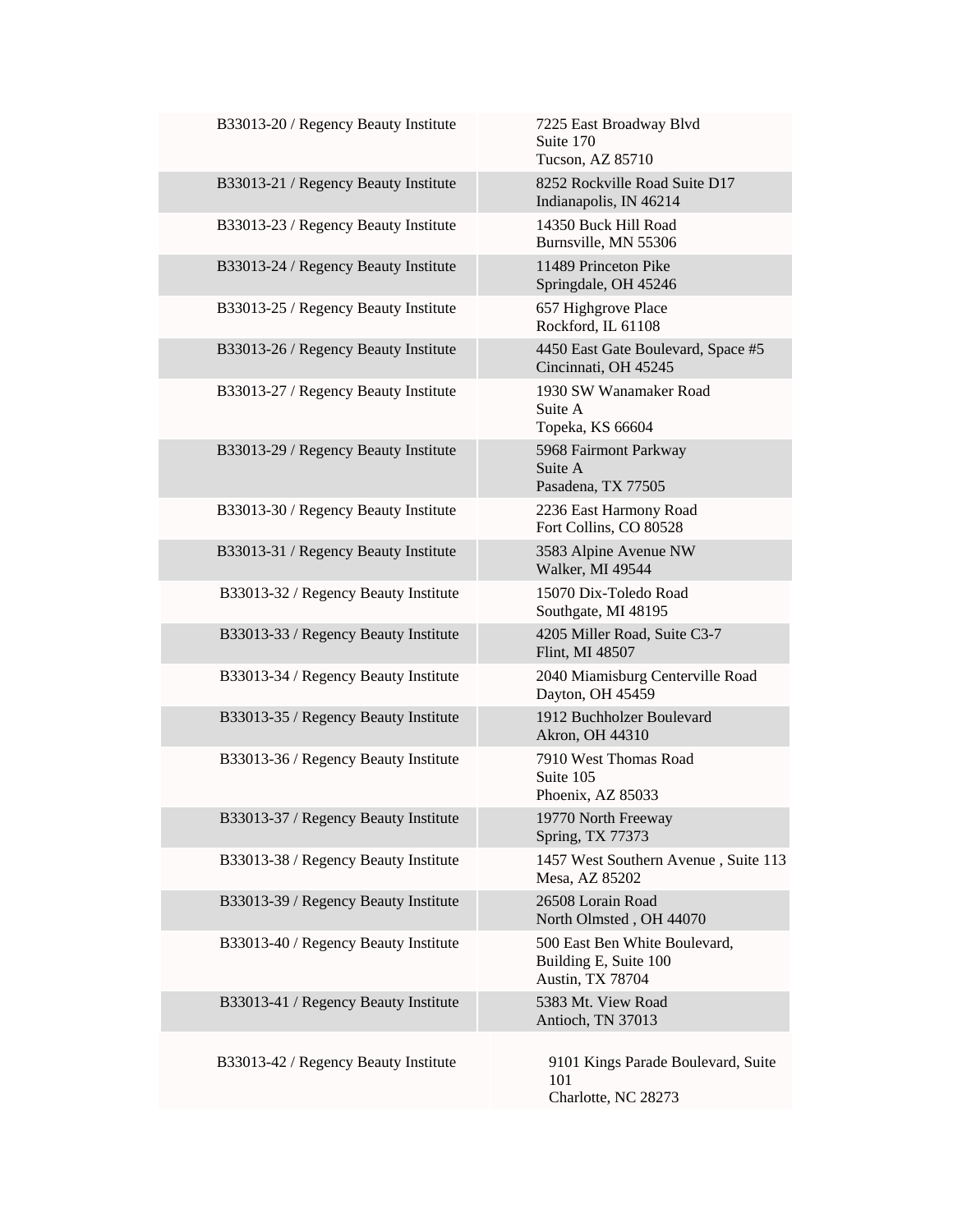| B33013-43 / Regency Beauty Institute | 155 Graceland Boulevard<br>Columbus, OH 43214                               |
|--------------------------------------|-----------------------------------------------------------------------------|
| B33013-44 / Regency Beauty Institute | 609 South Randall Road<br>Elgin, IL 60123                                   |
| B33013-45 / Regency Beauty Institute | 260 T Harbison Boulevard, Unit 20<br>Columbia, SC 29212                     |
| B33013-46 / Regency Beauty Institute | 4150 Grape Road<br>Mishawaka, IN 46545                                      |
| B33013-47 / Regency Beauty Institute | 15931 South Harlem Avenue<br>Tinley Park, IL 60477                          |
| B33013-48 / Regency Beauty Institute | 1118 West Arbrook, Suite 100<br>Arlington, TX 76015                         |
| B33013-49 / Regency Beauty Institute | 11621 South Cleveland Avenue, Suite<br>30<br>Fort Myers, FL 33907           |
| B33013-50 / Regency Beauty Institute | 13885 Hall Road<br>Shelby Township, MI 48315                                |
| B33013-51 / Regency Beauty Institute | 1058 West Club Boulevard<br>Suite 826<br>Durham, NC 27701                   |
| B33013-52 / Regency Beauty Institute | 5201 East Virginia Street<br>Evansville, IN 47715                           |
| B33013-54 / Regency Beauty Institute | 2288 Gunbarrel Road<br>Suite 102<br>Chattanooga, TN 37421                   |
| B33013-55 / Regency Beauty Institute | 19121 LBJ Freeway, Unit 75<br>Mesquite, TX 75150                            |
| B33013-56 / Regency Beauty Institute | 7460 Youree Drive<br>Suite R<br>Shreveport, LA 71105                        |
| B33013-57 / Regency Beauty Institute | 5535 Dressler Road, Unit 9<br>Canton, OH 44720                              |
| B33013-58 / Regency Beauty Institute | 225 West Blackstock Road, Suite<br>OP <sub>3</sub><br>Spartanburg, SC 29301 |
| B33013-59 / Regency Beauty Institute | 625 East Wetmore, Suite F-109<br>Tucson, AZ 85705                           |
| B33013-60 / Regency Beauty Institute | 1415 East Battlefield Road, Unit No.<br>1415<br>Springfield, MO 65804       |
| B33013-61 / Regency Beauty Institute | 2614 South Shackleford Road<br>Little Rock, AR 72205                        |
| B33013-62 / Regency Beauty Institute | 6521 Highway 6 North<br>Houston, TX 77084                                   |
| B33013-63 / Regency Beauty Institute | 8239 Kingston Pike<br>Knoxville, TN 37919                                   |
| B33013-64 / Regency Beauty Institute | 8660 Pulaski Highway<br>Baltimore, MD 21237                                 |
| B33013-65 / Regency Beauty Institute | 9200 Arlington Expressway                                                   |

I.